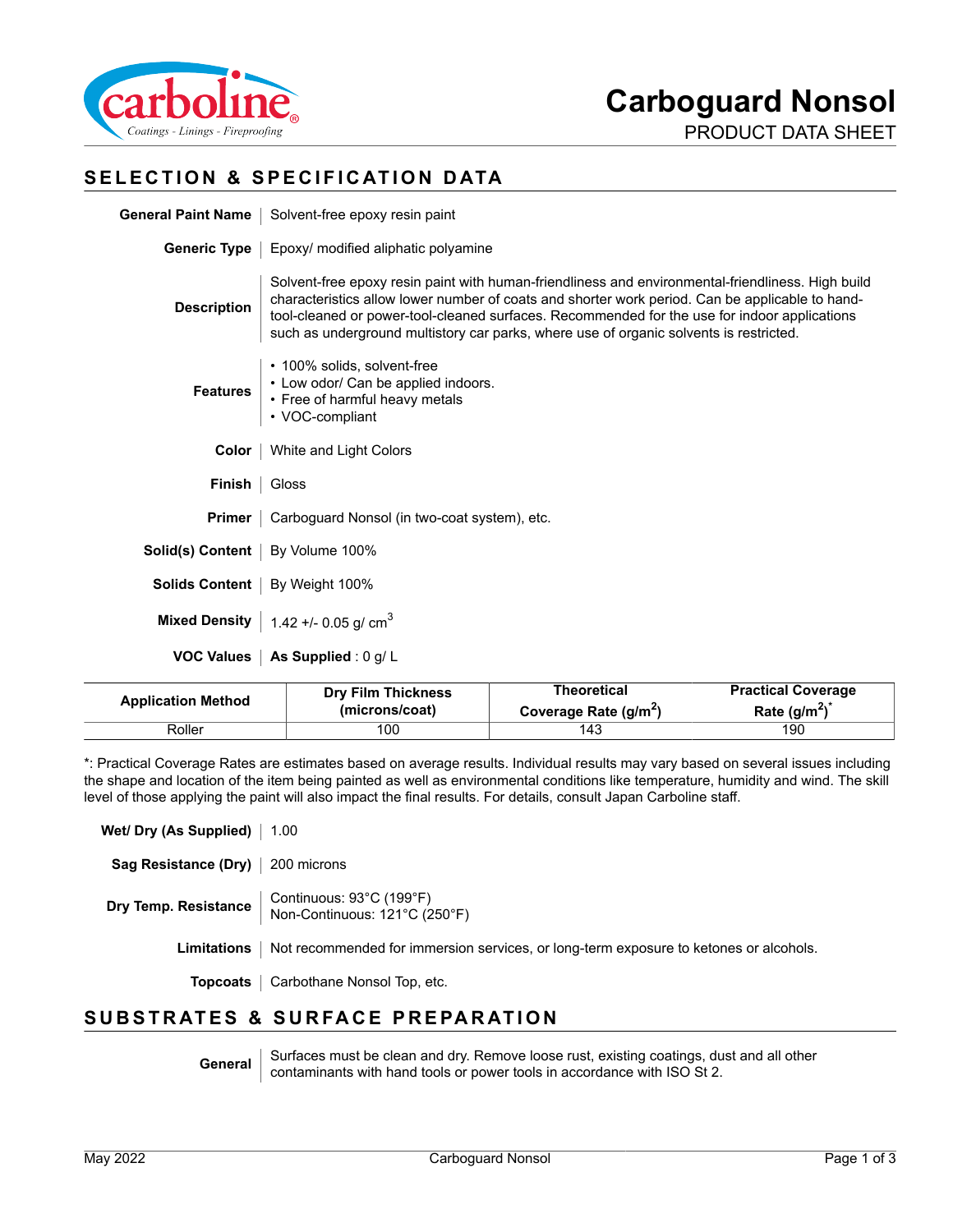# **Carboguard Nonsol**

PRODUCT DATA SHEET



#### **MIXING & THINNING**

|                                         | Power mix Part A, combine with Part B, then power mix until uniform consistency.                                                                                                                                                                                                                         |  |
|-----------------------------------------|----------------------------------------------------------------------------------------------------------------------------------------------------------------------------------------------------------------------------------------------------------------------------------------------------------|--|
| Mixina                                  | In principle, the whole contents in the containers of Part A and B should be mixed together. When<br>using partial kits out of necessity, agitate Part A and B separately, until uniform consistency, use a<br>scale to weigh each part precisely, then combine and power mix until uniform consistency. |  |
| Thinning                                | Not required.                                                                                                                                                                                                                                                                                            |  |
| Ratio                                   | Part A : Part B = $85:15$ (by weight)                                                                                                                                                                                                                                                                    |  |
| Pot Life                                | $5^{\circ}$ C: 60 minutes<br>$10^{\circ}$ C: 60 minutes<br>$\vert$ 20°C: 20 minutes<br>30°C: 15 minutes                                                                                                                                                                                                  |  |
| <b>APPLICATION EQUIPMENT GUIDELINES</b> |                                                                                                                                                                                                                                                                                                          |  |

Listed below are general equipment guidelines for the application of this product. Job site conditions may require modifications to these guidelines to achieve the desired results.

| General | • Pay enough attention to ambient temperature and pot life.<br>• All of mixed material must be used up within its pot life.<br>• DO NOT BLEND fleshly-mixed material with "old" mixtures.<br>• Application tools (rollers, and maybe brushes) are single-use only and should be properly<br>disposed of after use. |
|---------|--------------------------------------------------------------------------------------------------------------------------------------------------------------------------------------------------------------------------------------------------------------------------------------------------------------------|
|---------|--------------------------------------------------------------------------------------------------------------------------------------------------------------------------------------------------------------------------------------------------------------------------------------------------------------------|

Application Tool | Rollers, short-nap ones, in particular, are recommended.

### **APPLICATION CONDITIONS**

| ondition       | <br>10 L.C                                | $ -$<br>___             | ditv |
|----------------|-------------------------------------------|-------------------------|------|
| . .<br>Minimum | (110 <sup>°</sup><br>-00                  | 1.0 <sub>F</sub><br>ہ ص | 0%   |
| Maximum        | $50^{\circ}$ C<br>1000 <sub>0</sub><br>-- | $\,$ (100°F).<br>38°C   | 85%  |

Substrate temperature must be 3°C above the dew point.

#### **CURING SCHEDULE**

| <b>Surface Temp.</b>             | Dry Hard | <b>Maximum Recoat Time</b> | <b>Minimum Recoat Time</b> |
|----------------------------------|----------|----------------------------|----------------------------|
| 5°C (41°F)                       | 16 Hours | 7 Days                     | 16 Hours                   |
| $10^{\circ}$ C (50 $^{\circ}$ F) | 16 Hours | 7 Days                     | 16 Hours                   |
| $20^{\circ}$ C (68 $^{\circ}$ F) | 10 Hours | 7 Days                     | 10 Hours                   |
| $30^{\circ}$ C (86 $^{\circ}$ F) | 8 Hours  | 7 Davs                     | 8 Hours                    |

Curing schedule is based on 100 micron dry film thickness. Higher film thickness, insufficient ventilation or cooler temperatures will require longer cure times and could result in solvent entrapment and premature failure. Excessive humidity or condensation on the surface during curing can interfere with the cure, can cause discoloration and may result in a surface haze. Any haze or blush must be removed by water washing before recoating.

## **PACKAGING, HANDLING & STORAGE**

**Shelf Life** | 12 months (when kept in original unopened containers)